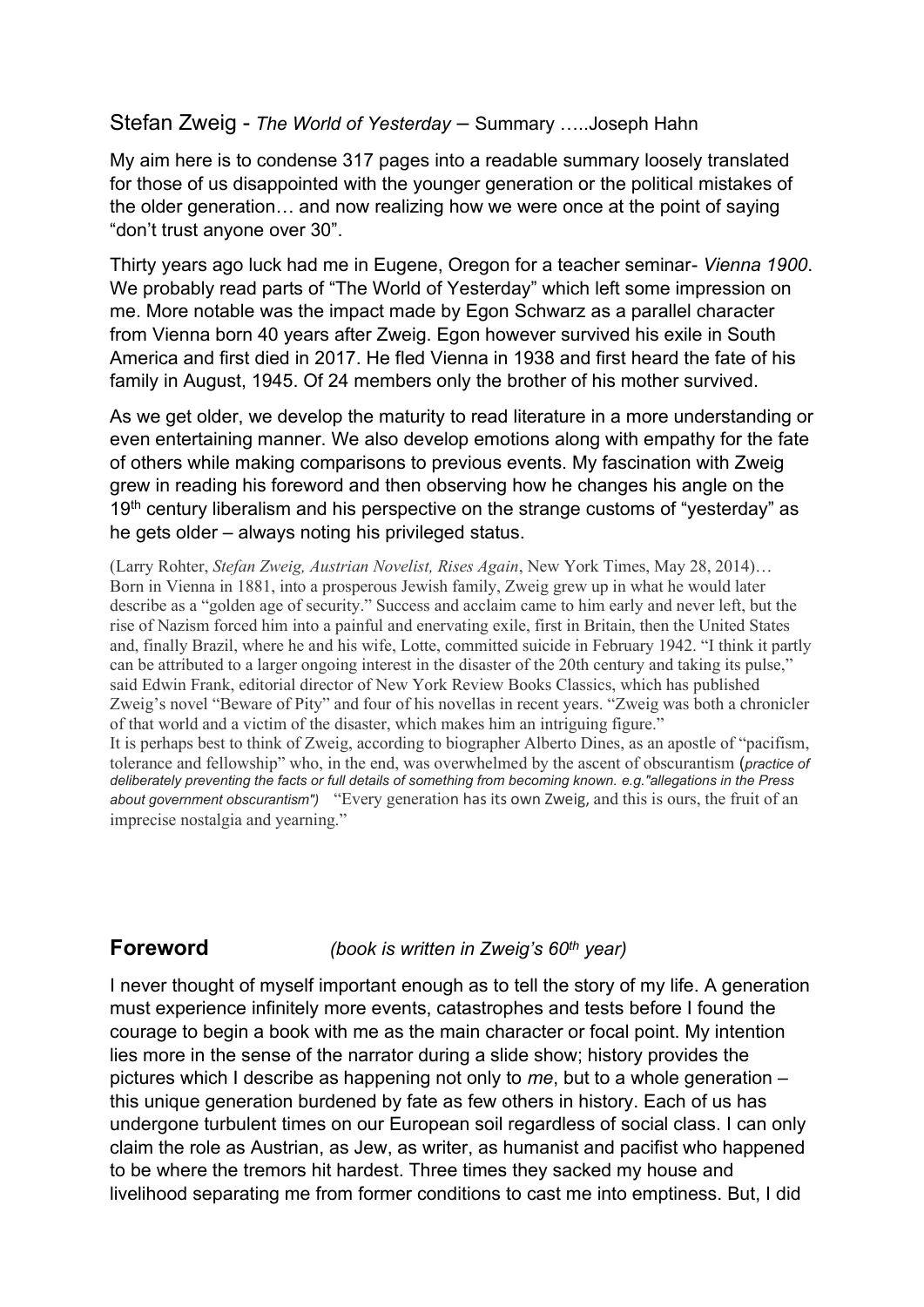not complain; the displaced person is freed in a newer sense, and only without attachments can one proceed without showing consideration for others. Thus I hope to provide a proper portrayal of the times with the main condition: candor and impartiality.

In 1881 I was born into the Empire, the Habsburg Monarchy which you will not find on the map. I grew up in Vienna, the two-thousand-year-old multi-national metropolis which I had to leave like a thief in the night when it became a provincial German city. My literary works were burned in the same country where my books were read by millions. Now I belong nowhere, a stranger – at most a guest. My actual homeland of Europe devours itself suicidally for the second time in fratricidal warfare. I cannot be proud of the way a generation has morally fallen from such intellectual heights. This half century has seen more radical changes than in ten generations. In retrospect the rise and fall of a person could be seen as several different lives. "My house" might be in Bath (England) or Salzburg or my parental home in Vienna. The world I grew up in, the world of today and that life between both totally different worlds. Each time I tell younger friends about things before the first war I notice their astonishment. They see an unimaginable history, and I see the natural reality. Of course they are correct in noting how the bridges between yesterday and today have burned.

In thinking of how my father and grandfather lived, I see the unit in development without great changes. Their life progressed in similar rhythms without much stress from the cradle to the grave. They lived in the same country, in the same city and almost always in the same house. World events were only noted in the newspaper and did not knock on the door. Wars happened somewhere else and in different dimensions. You did not hear the canons which were silenced after half a year. Then the old life returned. One generation had a revolution, the next saw some revolt, the third had a war, the fourth had famine, the fifth a national recession – while some blessed generations had none of these calamities. Those of us who are sixty now may ask: what haven't we seen or suffered? We have gone through the catalogue of catastrophes and still haven't reached the end. In the years before the wars I experienced the highest level of individual freedom and now see its lowest level in centuries. The horses of the Apocalypse have stormed through my life: revolution and famine, inflation and terror, epidemics and emigration. And now the growth of mass ideologies – fascism in Italy, national socialism in Germany, Bolshevism in Russia and the primary plague of nationalism which poisoned our European culture. Defenseless, I witnessed the collapse of humanity in submitting to long-forgotten barbarism with an anti-human dogma.

Paradoxically, this time period (which on the moral compass threw us back a thousand years) has brought humanity to technical and academic levels not reached in the previous million years – airplanes navigate the sky, messages instantly reach every corner of the earth, the splitting of the atom, the cures for diseases, and the daily *possibilities* replacing yesterday's *impossible*. Never before has humanity as a whole behaved so demonically while achieving the divine.

I see it as my duty to report these incredible changes as witnessed by a generation having no choice but to be pulled in with the flow of the times. When houses were destroyed by bombs in Shanghai we Europeans knew about it before the wounded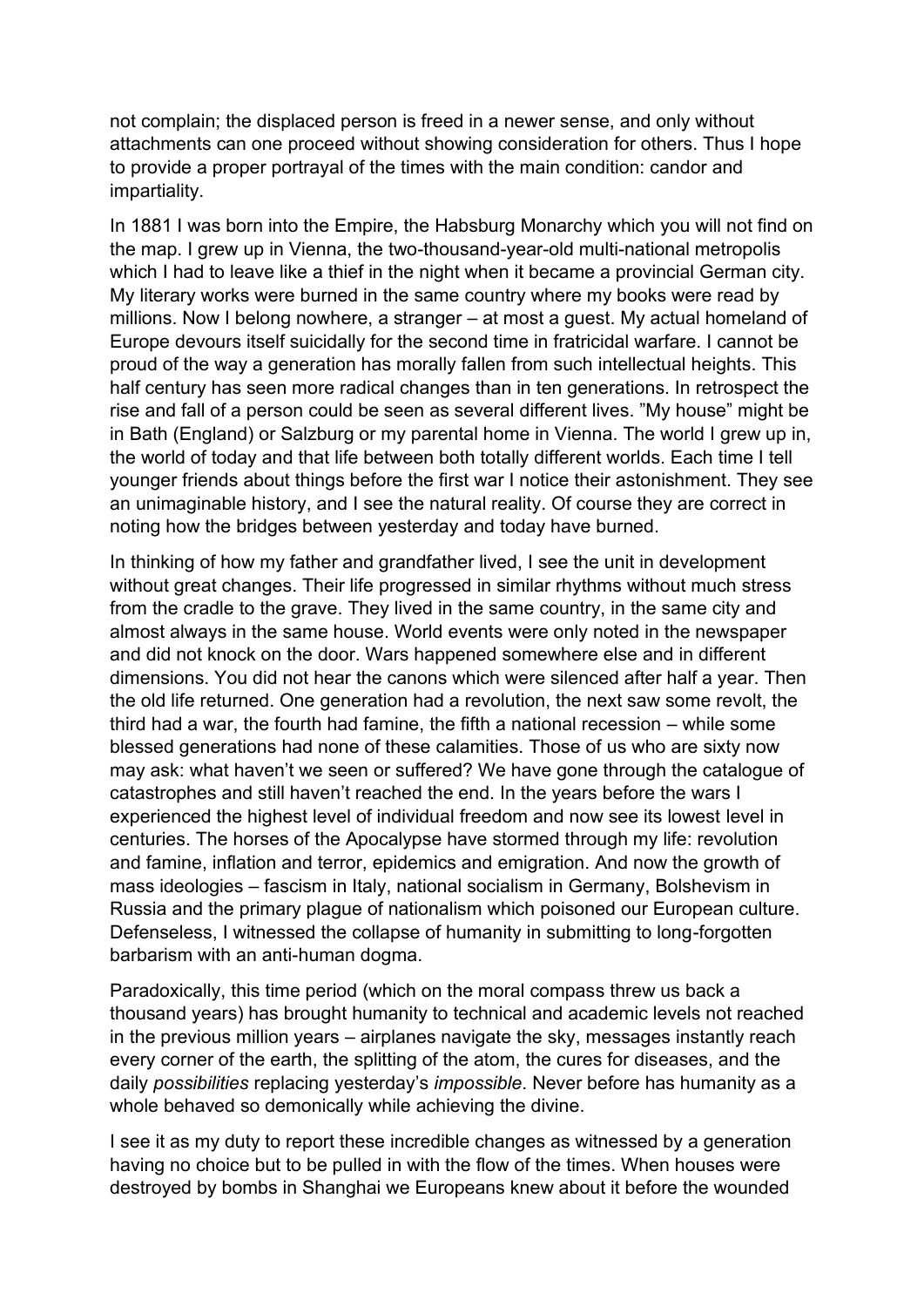were carried out of their houses. Events across the ocean came to us in picture-form. There was no protection against the constant stream and current of information. No country could shelter us from the hand of fate pulling us back into its insatiable game.

The citizen was subordinate to the demands of the state, submitting to the most foolish politics, adapting to the fantastic changes constantly chained to the common fate. Those traversing these times as the "hunted" endured more history than any of their ancestors. Today we stand at a turning point, and it is no coincidence in the choice of September, 1939 as the end of my retrospection. And should this report communicate only a sliver of truth from the damaged structure to the next generation then our efforts have not been in vain.

These reminiscences are being written under difficult circumstances – during wartime, in a foreign country using only my memory. I have none of my books or writings, no correspondence at hand in my hotel room. I have no access to information because the mail service is either severed or censored. Each of us lives as isolated as 100 years ago – before steam ships, trains, airplanes and postal ways were invented. I carry nothing from my past besides that which is behind my brow. Everything else at this moment is either unreachable or lost. However, our generation has definitely learned the skill of not lamenting. Perhaps this lack of documentation will serve as an advantage in my book. Our memory does not merely store events at random while forgetting others. An inner instinct judged, had already dealt them this sentence. The things I want to preserve are entitled to serve as memories for others reflecting my life before it sinks into darkness!

# Contents: (**This summary uses the 317-page Kindle version, the titles of chapters are for your general information**.)

| The World of Security            | The First Hours of the War in 1914        |
|----------------------------------|-------------------------------------------|
| Schools in the Previous Century  | The Struggle for Intellectual Brotherhood |
| Eros Matutinus                   | In the Heart of Europe                    |
| Universitas vitae                | Return to Austria                         |
| Paris, the City of Eternal Youth | In the World Again                        |
| Diversions on the Path to Myself | Sundown                                   |
| Beyond Europe                    | Incipit Hitler                            |
| Glory and Shadows over Europe    | The Agony of Peace                        |

# **The World of Security** (p. 6)

In attempting to label the times before World War concisely, I would say it was the "Golden Age of Security". The Austrian monarchy had survived a thousand years, and the government seemed stable. Currency, weights and measures were secure. People of wealth could reckon with annual interest, and bureaucrats could reliable gauge their dates for promotion and retirement. Families had a budget and could plan vacations. Property was inherited within the family, etc. Nobody believed in wars or revolutions, violence seemed impossible in our "Age of Reason".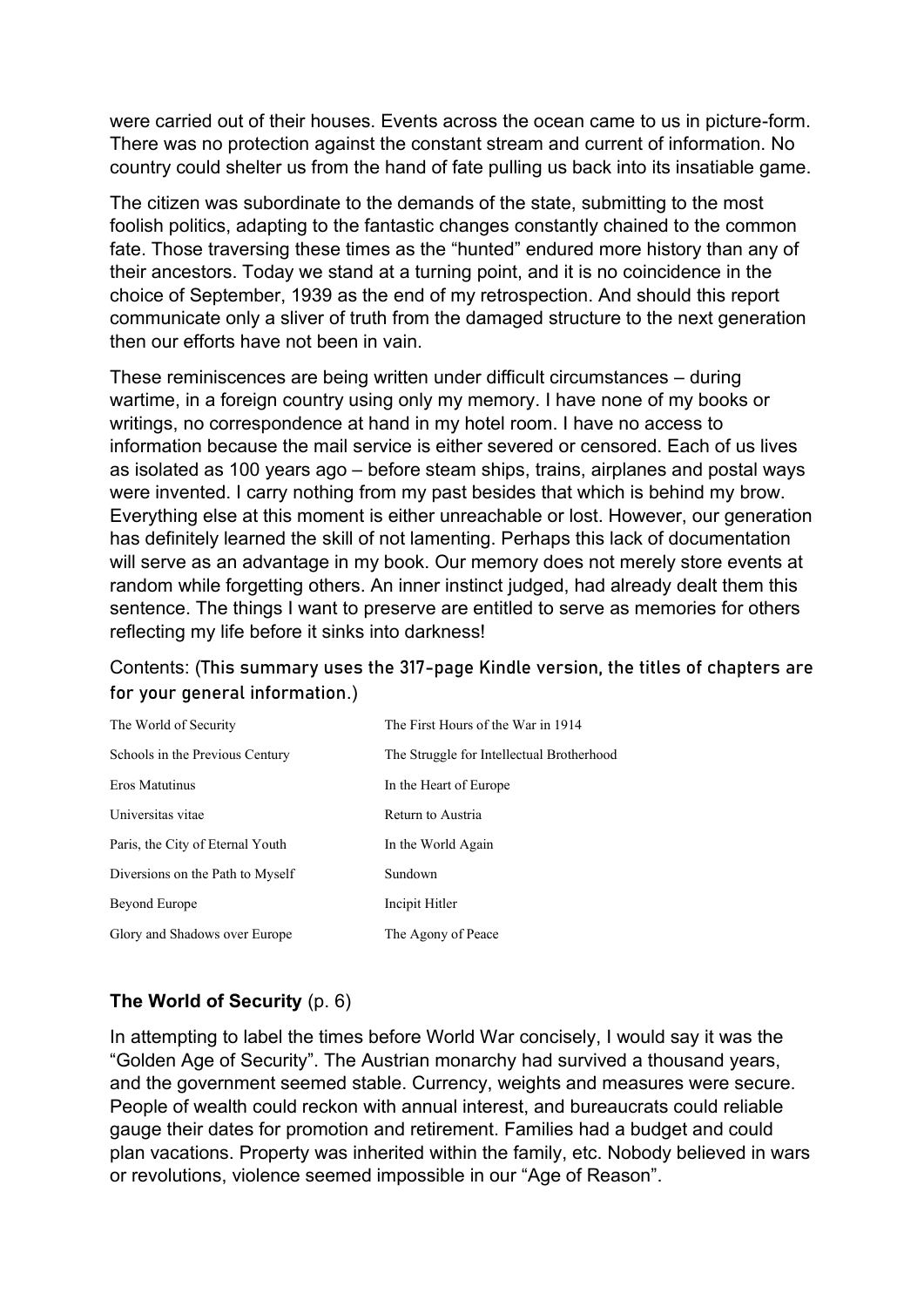Even the working class was becoming more organized with wage and health insurance, pensions and funeral insurance. Only people who faced the future without worry could properly enjoy the present. The liberal idealism of the 19<sup>th</sup> century was convinced of being on the best path to the "best of all worlds". Believing in this "progress" was more important than religion. People became healthier and stronger through the development of sports. Even today, in this abyss of horrors, I remind myself of my youthful belief in progress, hoping that this interval will pass.

My parents lived in the "dream castle" of the *good Jewish bourgeois* which gave Viennese culture essential values. Between 10 and 20 thousand families enjoyed the security of this century in Vienna, and as thanks were expelled.

Families did classify each other which seemed to us boys as silly snobbery since most Jewish families had just come out of the same Jewish ghetto 50 or 100 years ago. Much later it became clear to me that the notion of a "good" family expressed the innermost sacred tendencies of Jewish nature. Wealth is not the typical goal in life, but rather just a means to the true purpose. The actual Jewish desire lies in the ideal of ascending to the higher intellectual and cultural ranks. The pious biblical scholar holds more prestige in the community than the rich man. Academic values hold even for the peddlers who sacrifice to have just one child become a scholar. musician or doctor. This longing for status leads to the understanding of "good" family as more than just the social level reached; it means a Jewishness which has liberated itself from the defects and pettiness forced on them in the ghetto and has adapted to another, possibly universal culture.

The fascination for arts and the theatre raged through all classes in Vienna. The city districts (precincts) separated the various social groups: the petty bourgeois in district 2 through 9, the proletarians in the outer circle. However, they all shared the common topic of theatre along with parades for other occasions. Rhythm and emotion were demanded in the symphony as well as with small tavern bands. The feel for music also transferred to demands placed on writers who were expected to deliver quality work. Even the poorest people in Vienna had an instinct for beauty.

Similar to Spain in the late  $15<sup>th</sup>$  century before expelling the Jews, the Jewish contributions to Viennese culture were noteworthy in this young century: the music of Goldmark, Mahler and Schönberg, then waltz and operettas by Oscar Straus, Leo Fall and Kálmán, the writings of Hofmannsthal, Schnitzler, Beer-Hofmann and Altenberg, not to mention the influence of Sigmund Freud.

The international scene of Boer War, Russia/Japan an even the Balkan War did not reach into the lives of my parents. What did these events matter to us? One complained of little things out of pure habit, even as petty as they were. The "high" taxes were nothing compared to the post-war days. Whenever I find an old newspaper from these days about community elections or other trivial problems, I am amused by the Lilliputian scope of these worries. My parents and grandparents lived calm and quiet lives. They had no concept of how dangerous humans can become. Those of us now are victims and servants of the unknown mystical powers. Each hour of our lives was connected with the fate of the world. Each of us now has much more knowledge that the wisest of our ancestors, but we had to pay a price.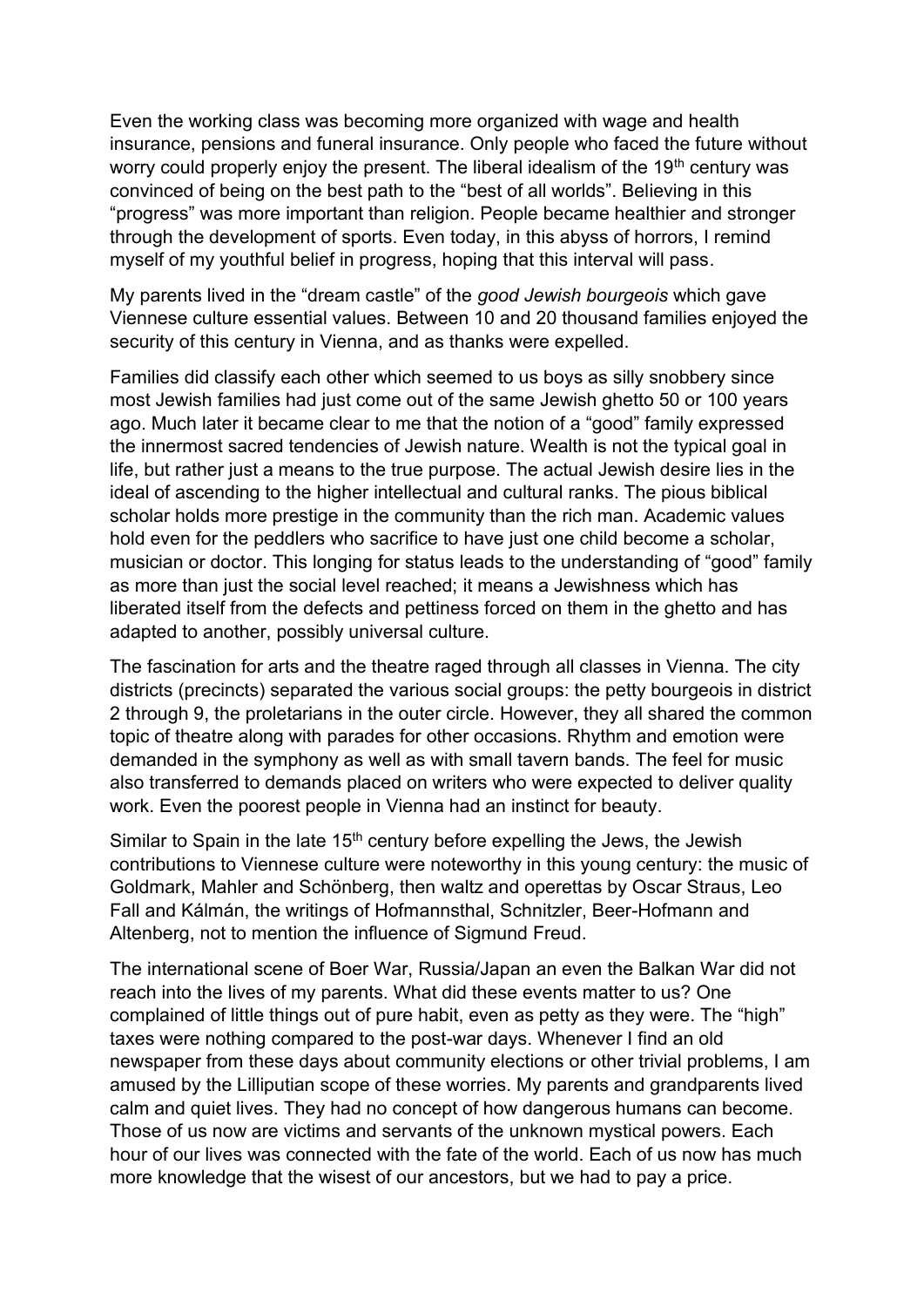#### **Schools in the Previous Century** (p. 24)

I remember having to learn a song by heart as a 7-year-old about the "joyful and happy youth". The melody was fine, but I could not agree with the lyrics because my school years were a boring treadmill escalating each year. Today I envy the children, who can converse with their teachers in a friendly manner and speak their minds. No teacher ever asked us what we would like to learn. They did not love us, they did not hate us – they knew nothing about us. The lack of connection is noted by the fact that I have forgotten all of their names and faces.

Youth was considered a handicap for careers. Doctors made themselves look older to give their patients the impression of *experience*. Nowadays people try to make themselves look younger. We were intimidated and told that we were not mature enough to participate or criticize. Teachers held us back rather than push us forward.

After turning 15 we pupils used our own techniques for enrichment. While the teacher read his worn out presentation on Schiller's "Naïve and Sentimental Poetry" we read Nietzsche and Strindberg under the bench. A fever overcame us with a thirst for every aspect of the arts. We mingled with students at the university to hear lectures, visited all the art exhibitions, etc. We could even sneak into orchestra rehearsals. But the best academy for everything new remained the coffee house.

To understand this, you must know the special significance of this unique Viennese institution. It is actually a type of democratic club open to everyone for the reasonable price of a cup of coffee, where each guest can sit with his cup for hours discussing, writing, playing cards, receiving mail and foremost, perusing newspapers and periodicals. The better coffeehouses in Vienna not only made all the local newspapers available. They also held those of the entire German Empire along with papers from France, England and Italy. Even American newspapers lie next to the most important literary and art reviews. Thus we came to learn about the world, firsthand since we had learned English and French along with our classical language studies. No other site contributed as much to the Austrian intellectual activity and international orientation as spending a few hours in the coffeehouse discussing in friendly circles. Nothing escaped our interest. Whatever one of us overlooked was noted by the other one in our group. In one discussion on Nietzsche a comment was made on Kierkegaard, whom we did not know about. The next day we stormed to the library to dig up anything we could on this forgotten Danish philosopher. It was our passion to discover and rush a step ahead of the established knowledge. Rilke for example had only been published in editions of 200 to 300 at this time, of which only three or four copies found their way to Vienna, but we became his audience.

I am still amazed by our youthful enthusiasm and talents. At the age of 17 I had not only read all the poems of Baudelaire and Whitman, but had memorized some of them. Paul Valéry was confounded when I told him that I encountered his work 30 years ago. He laughed and said that his first book of poems was first published in 1916. I then described the small literary magazine where I read his first lines in 1898. To which he said: "Hardly anyone in Paris knew of that publication… Young people discover their poets because they want to find them by themselves."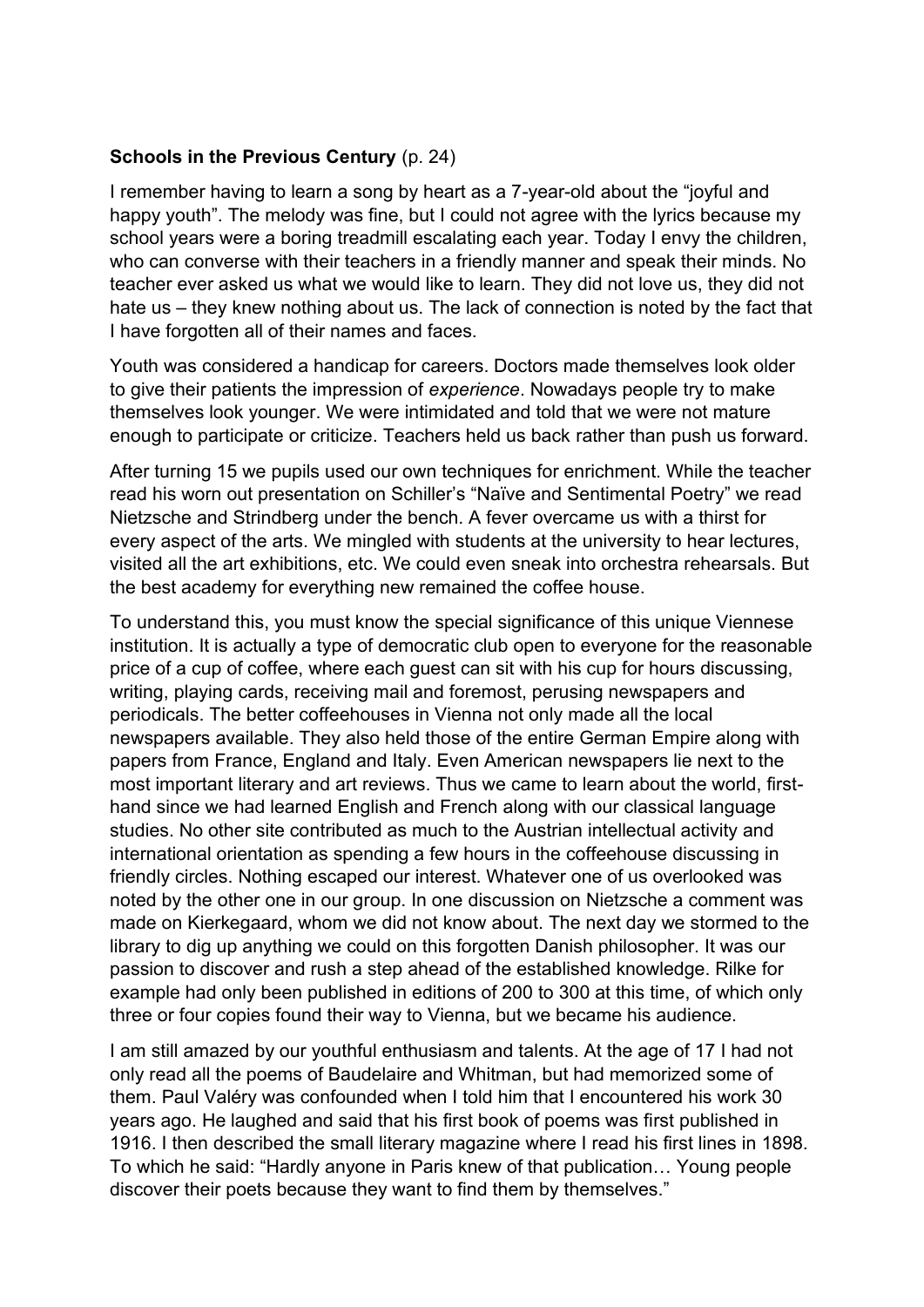Throwing ourselves into the newest waves of literature and philosophy gave us the feeling of being at the cusp of a new era when youth would get the attention it deserves. Balzac has brilliantly shown how the example of Napoleon electrified a whole generation in France. The rise of a little lieutenant to become emperor of the world illustrated not only the triumph of one person, but rather a victory for the concept of youth. You did not have to be born into royalty to reach for power at an early age. For us it was Rilke and Hofmannsthal… But politics in the last decade was shaking calm lives, and the new century would bring a new order, a new era with it.

## **Eros Matutinus** (p. 50)

During adolescence we learn to observe the adult society with a more critical view. It doesn't take long to discover that the authorities we had trusted behaved strangely regarding sexuality – and demanded the same secrecy from us. There was a quiet compromise reached to ignore the subject in school, family and society and to suppress everything reminding us of its existence.

One only needs to look at fashion; and when we now in 1940 see clothing styles in movies depicting men and women in the year 1900, we break out in laughter. We note the unnatural, the uncomfortable and unhealthy costumes forced onto society. Crazy collars and giddy girdles combined with hilarious hair and jingling jewelry made people less free and less graceful. There was a fear of the physical in all classes. The lack of logic for sportswear also held for ballet where Isidora Duncan dared to shake the establishment.

Today we cannot imagine that young people back then were not allowed to think about the anatomy of the other sex. Many were out of touch with nature. I am still amused by the anecdote about an aunt, who on her wedding night ran to the home of her parents at one in the morning pounding on the door crying that she didn't want to see that horrible man again. She had been coupled to a lunatic who wanted to undress her. She felt lucky to escape from him.

The same city and society with the same morals that scolded a young girl for riding a bicycle would not accept the rational truths unveiled by Freud. This same world defended the purity of women while allowing tragic prostitution to flourish. Modern medicine can better cope with the diseases spread throughout varied ranks of society often ignored. Unfortunately, some men chose suicide rather than to reveal the truth to relatives.

Discussions with the postwar generation show that my generation was not always more advantaged because of less bureaucratic controls. True, we were not investigated regarding politics, race and religion. However, traditional customs and government take turns in regulating our lives. We might have experienced the world better in some ways, but the youth of today has more experiences and is more conscious of its youth – more carefree, less inhibited. They enjoy their age with an élan that is fresh and appropriate for their age. And their greatest fortune is that they do not have to lie to others and can be truer to themselves with their feelings and desires. Of course they now lack the reverence for intellectual things and have less appreciation for the *give and take* involved in love. Yet, this is trivial when compared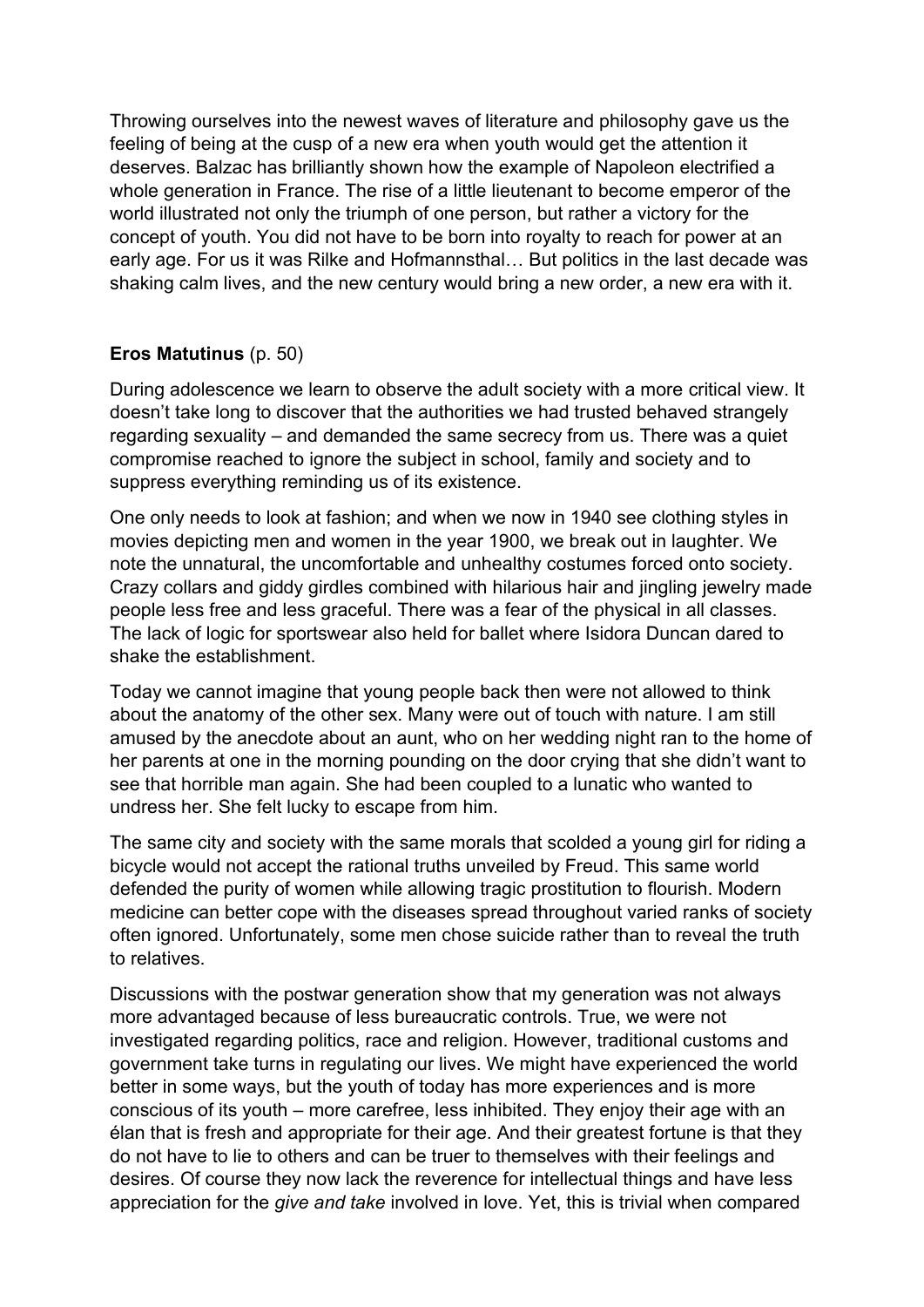to the redeeming change when modern youth is freed of the fear and oppression and can enjoy what was denied us: the feeling of impartiality and self-confidence.

#### **Universitas vitae**

Since my older brother had stepped into the family business, it became my duty to secure a doctorate for the family honor, regardless of subject area. And to me it didn't matter since I had subscribed to Emerson's axiom – good books are the best university. My plan was to spend the first three years in personal research, and then to cram through the dissertation. What I wanted was merely a few years of total freedom for my life and the arts: universitas vitae.

In Vienna there was only one publication of international quality – the "Neue Freie Presse", which was on the same plane as the "Times" in the English world and the "Temps" for the French. Within this progressive temple was the sacred item known as "Feuilleton" which contained the best in poetry, theatre, music and art. Today I cannot imagine what gave me the courage to submit my modest piece to the "New Free Press". I could not expect more than a rejection slip. One could only approach the culture office on one afternoon in the week, so I suddenly stood before its editor: Theodor Herzl. I naturally had no idea what role he would play in the fate of the Jewish people. His essays were well-received by the Viennese audience. And now he actually started to read the short story I gave him. As trivial as this episode seems, for me in Vienna the acceptance of my work was a giant step at the age of 19.

On the family level I had achieved an unexpected security. Even if my parents had little to do with literature, the important thing for them, as with the whole of Viennese bourgeoisie, was receiving praise in the "Neue Freie Presse". This new status made it easy to surprise the family with my move to Berlin. This city would provide me with a more perfect type of freedom - separated from old friends in an uncontrolled type of existence. I hadn't even checked the index of professors at the university; it sufficed to know that the "new" literature was more active there. Since becoming an imperial city in 1871 Berlin was attracting more industry and wealthy families which also meant more museums and theatres. However, the coffee was terrible and the food lacked feeling. Nevertheless, I investigated the city from morning into the night and believe that this one semester in Berlin gave me more intellectual activity than the previous ten years. Only here could I meet people like Rudolf Steiner, who like Herzl would later influence millions. Now I realize that true universality, which we in our arrogance thought to possess when beginning our studies, is not reached through reading and discussing, but rather in painstaking research over many years.

Most of my friends in Vienna were from the Jewish bourgeoisie. In this new world of Berlin there were people from every class – sons of farmers or Prussian aristocrats. I was suddenly in a circle which included real poverty (as seen in their ragged clothes) which I had not encountered in Vienna. There were drunks, gays and morphine addicts. Perhaps my privileged past gave me a security which now led me into a more reckless circle of fascinating experiences. I saw how immature my earlier writing was. The novel I wanted to finish here in Berlin landed in the fire. I felt like a school child being placed back a few grades. I decided to translate good literature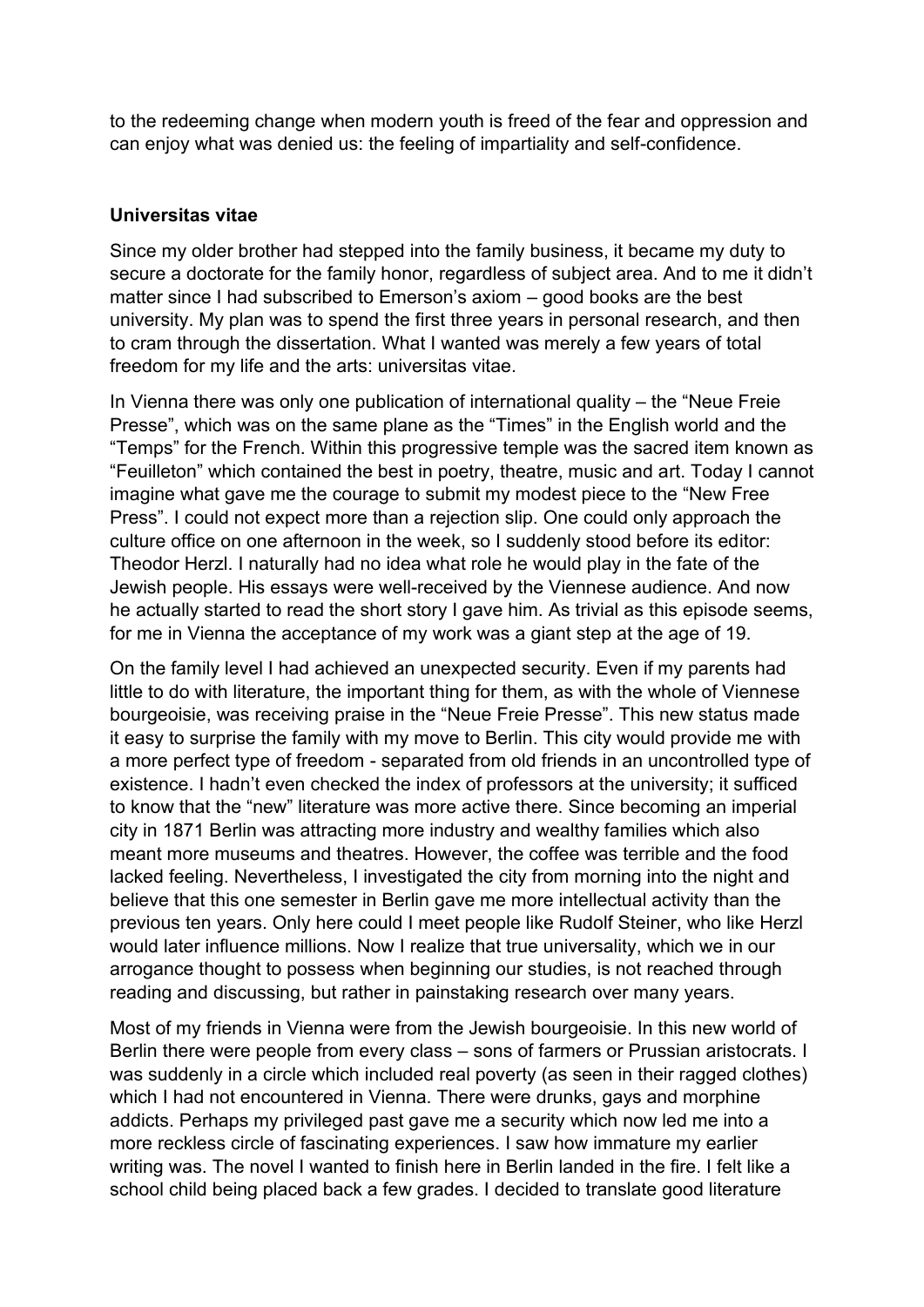like the poems of Baudelaire, Keats and William Morris. A foreign language places demands on your choice of expression. I discovered Emile Verhaeren, who tried to give Europe that sense of the *contemporary* which Walt Whitman gave America. An important slogan: "Admirez-vous les uns les autres" brought us optimism.

Suddenly I was in Brussels and located the sculptor van der Stappen, who could now finish his bust of Verhaeren in my presence – what luck! These three hours helped me to direct my admiration for this character towards the decision to spend the next two years translating his works. My uncertain searching now found a moral purpose. And, in advising young authors today, I would recommend this type of service in the works of a recognized artist. Additional travels and personal encounters brought me back to Vienna, where the dissertation was quickly completed. My professor already knew too much about my literary activity which made the exam easy. Now I was outwardly free, and have since then dedicated myself to the struggle for inner freedom.

#### **Paris, the City of Eternal Youth** (p. 92)

Of course, the Paris of my younger days no longer exists. As I began to write these memoirs, the German tanks were approaching like a grey mass of termites. And now the swastika flag waves from the Eiffel Tower. My own misfortunes could not rile me more than the degradation of this city. This quarter century between the wars has seen so much progress in social and technical fields, yet no country in Western civilization has escaped without losing so much of its former vigor and naturalness. The Russians, Italians, Germans and Spanish have all forgotten how much freedom and joy have been taken from the marrow of their inner souls by the pompousness of the "state".

I experienced Paris (1904) when the streets belonged to everyone. Race, class and ancestry were irrelevant. The city tolerated the contradictions. One could enter a bookstore and browse 15 minutes without the owner grumbling. One could visit the small galleries and converse. One could sit on the terrace of one of the thousands of coffee houses and write letters. The only thing one could not do is stay at home, especially when spring arrived.

An important friendship developed with Léon Bazalgette, who invested his energy in foreign works to relate them to people he loved. He spent 10 years translating the complete works of Walt Whitman together with writing a biography for the benefit of the French people. He was also passionately anti-nationalist. We soon became good friends because we did not think patriotically and we both valued intellectual independence.

Besides the quiet encounters with Rainer Maria Rilke there was a visit to the studio of Rodin. The artist showed me his latest piece depicting a woman. I was impressed, but he noted something by the shoulder and took off his jacket to begin working with spatula. The shoulder seemed like breathing, female skin as he moved back and found another detail. He continued to make adjustments while viewing the figure with a mirror. He did not notice the young man standing behind him. He had forgotten me. He was only aware of the figure which as his piece led him to the invisible vision of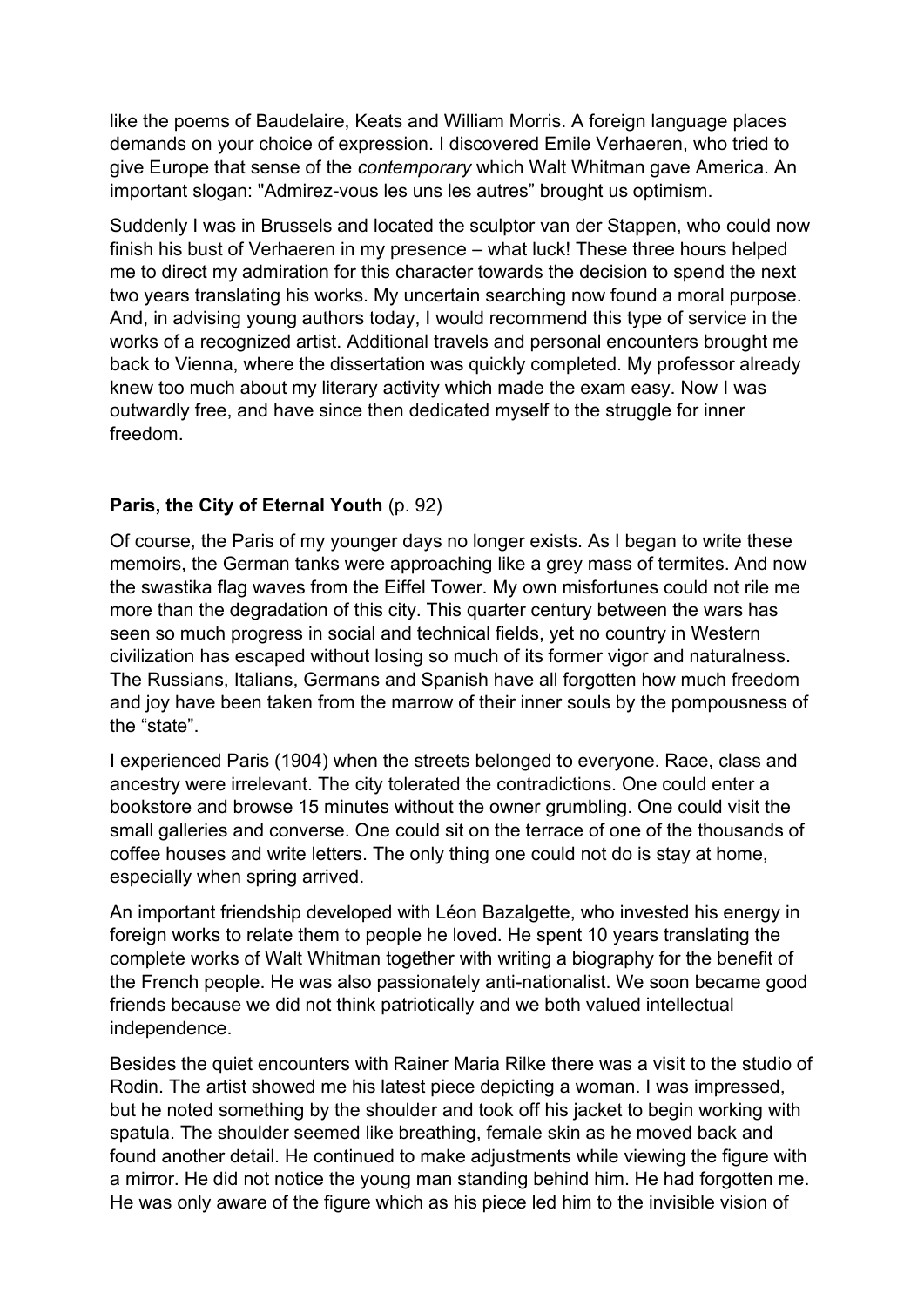absolute perfection. I am not sure if this went on for half an hour or longer, but he gathered himself to leave the studio without noticing my presence, as motionless as his statues. While going to the door he stared at me in surprise before realizing who I was and apologized. I thankfully took his hand which I would have gladly kissed for this lesson. The secret of great art, or any earthly achievement, lies in concentration, the gathering of all strength and senses while existing outside of the inner being – the essence of each artist beyond the world.

# **Diversions on the Path to Myself** (p. 117)

After these travel experiences I needed a stable point of focus. This is really appreciated now when my wanderings are no longer voluntary. I chose a small apartment in Vienna placing me in the same house as a piano teacher, whose mother was the daughter of Goethe's physician Dr. Vogel. What a link from 1910 to this woman's baptism in 1830 in Goethe's presence! Goethe's granddaughter was her childhood friend, whose love letters had just been published by the Goethe Society "now already", even though she forgot that Ottilie had died half a century ago. For her these old events were still active making me feel a ghostly atmosphere in her presence. One spoke on the telephone, used electric lights and dictated letters to a typewriter while 22 stairs above you were shifted to another century hovering in Goethe's environment.

My drama "Thersites" illustrates my perspective in supporting the lesser-known figures as well as viewing tragedy in the vanquished. I am always drawn to these fates adjacent to the realm of success who nevertheless act properly in the moral sense: Erasmus instead of Luther, Maria Stuart and not Elizabeth, Castellio and not Calvin. Instead of Achilles I chose Thersites, the suffering man. Unfortunately, the attempts to stage the play ran into many complications.

## **Beyond Europe** (p. 130)

"You cannot understand England if you only visited the island; …and not just on our continent. Why don't you travel to India or America?" I decided to follow the advice of Walter Rathenau. India was mysterious and more distressing than I expected. The misery shocked me.

Next came my illusions regarding America. I am probably one of the few writers who crossed the Atlantic not for money or the journalistic market, but rather to see the reality. My first question at the hotel in Manhattan was regarding the grave of Walt Whitman. The poor Italian porter never heard of him.

The city was not quite as developed as today, so the cultural attractions were lacking, and I felt loneliness. I played a game imagining myself as an immigrant with only seven dollars in his pocket. Imagine the numerous other immigrants needing a job within three days. I began to visit employment offices. I soon noted the many opportunities and was amazed by the freedom. Nobody asked about my nationality or religion.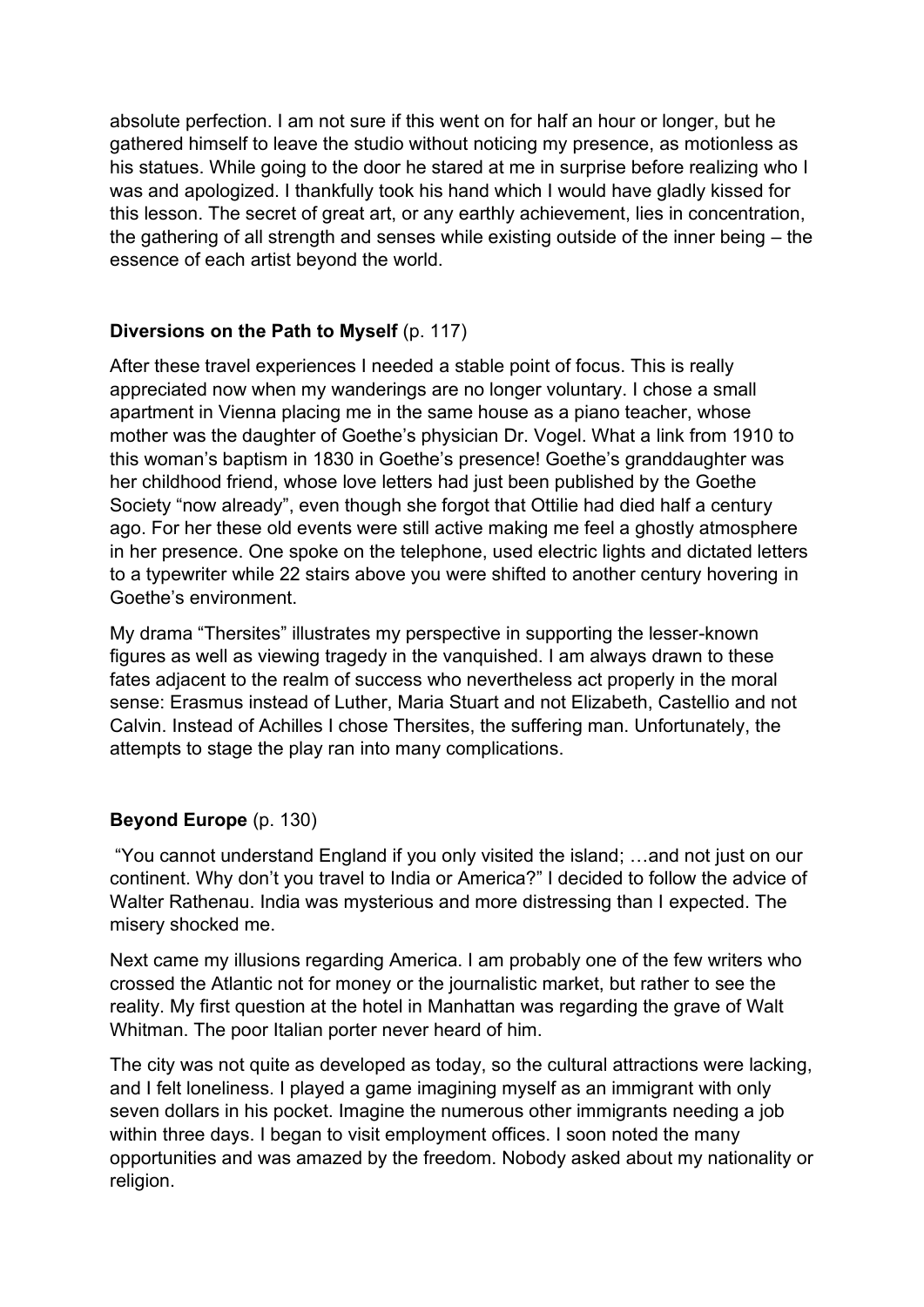## **Glory and Shadows over Europe** (p. 140)

I had now lived through ten years of the new century and seen other continents. This gave me a new sensation regarding our Europe, which I have never loved more than in these last years before World War I. I felt so positive about the dawning of European unity, however, it was really just the glow of the coming conflagration.

These 40 years of peace had given rise to new technologies and urban development was seen in most of Europe. Vienna, Milan, Paris, London, Amsterdam and Berlin continued growing with more luxury and taste. Only the really old people spoke of the "good old days". Sports and travel brought classes of society closer. Only the poorest stayed home on Sundays. Clothing styles became more comfortable. The world was not only more beautiful, it had become more liberated.

Perhaps this growth came too fast. Imperialism was cracking as more colonies were exploited beyond the natural level. The stock markets were driving competition to madness. If we think about Europe in 1914 from the present perspective, there was no logical reason for war. I can only explain it through the overdose of power, a tragic consequence of the inner dynamics developing over these 40 years. Each government felt its power and forgot that the others felt the same way. The worst thing was that we were betrayed through our common optimism.

The alliances were forming, and the diplomats became less trustworthy. The Balkan War pushed for more militarism. Germany enacted a war tax, in the midst of peacetime. Other countries lengthened military obligations. Unfortunately, many intellectuals remained on the sidelines nurturing their optimism. We thought we were doing enough by thinking in a European and international manner. We believed the train workers would sooner sabotage the tracks than to load their comrades like cattle to the slaughter at the Front. The common danger was not recognized.

"People do not understand what is happening" were the words of Bertha von Suttner, the modern Cassandra. She had seen the horrors of the war of 1866 and saw it her duty to work for peace. Her great achievement lie in convincing Alfred Nobel, the inventor of dynamite, to establish the Nobel Prize for Peace (and international understanding, which she received in its fifth year 1905). I told her that I was on my way to Paris in spring of 1914 to try to formulate some kind of manifest, but the machine was already working its propaganda.

## **The First Hours of the War in 1914** (p. 154)

That summer would have remained in our memory merely through its fantastic weather. The attack in Sarajevo changed everything. The heir to the throne was by no means popular. He had no sense of humor and looked as unfriendly as his wife. After the commotion over the burial place, things quieted down. One week later the newspapers started beating the drums for war with Serbia. Soon it was August and I had to return from Belgium because of the situation. Despite my hatred for war, the feeling in Vienna was indescribable – hundreds of thousands of people had a feeling that they belonged together, a sensation they should have had during peace time.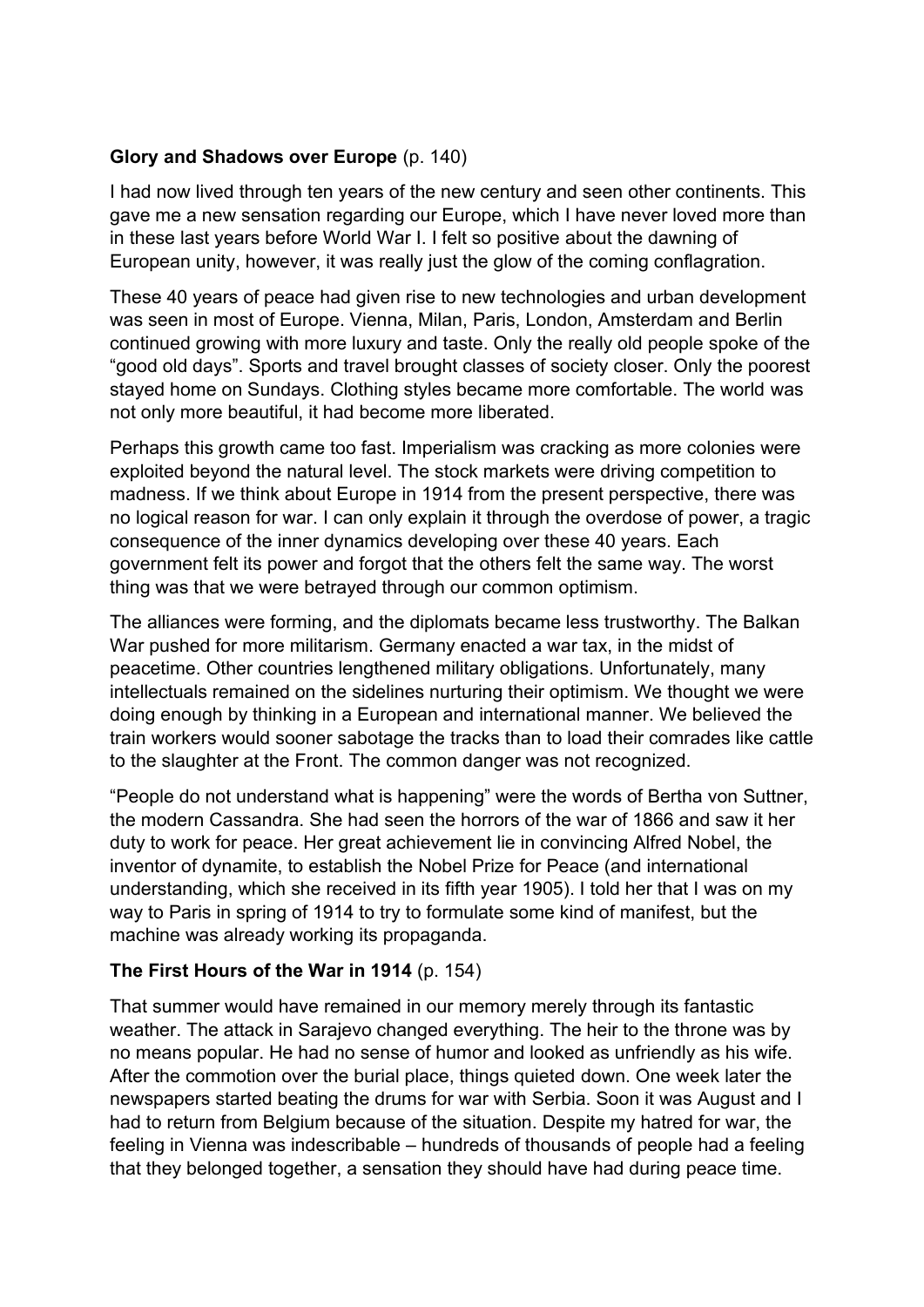Each person felt called to throw his meaningless self into the glowing mass. Each individual felt increased worth, no longer isolated as before.

Twenty five years later that scene of enthusiasm could not be repeated, now that we have seen modern warfare. Back then we believed that the other countries were to blame, they were the clever enemy. In 1939 we saw how diplomacy had failed starting with the tragedy of Versailles. In 1939 nobody had respect for their political leaders. We knew this new war can be a thousand times more brutal and inhuman than all earlier conflicts. No one in the 1939 generation believed in the divine justice of war, and worse, we no longer believed that lasting peace can be won. We clearly remembered the disappointments of the last war: impoverishment instead of wealth, bitterness instead of satisfaction, hunger, inflation, revolts, loss of civic freedom, enslavement to the government, nerve-racking insecurity, mutual distrust.

But this war had a moral value in the struggle for freedom. Back in 1914 people were crazy with a dream of a better world. They knew nothing of the realities of war, and that's why the victims wandered to the slaughter while the streets were festively lit. Two days earlier I was still in enemy territory in Belgium harboring the suspicion to politicians. I was resolved to maintain my conviction for the necessary unification of Europe.

A shocking case of this honest fanaticism was Ernst Lissauer, probably the most assimilated Prussian Jew I knew. Nobody was more enthralled with the German language and literature than he; and like many Jews entering German culture later in the 19<sup>th</sup> century, he believed more in Germany than most German believers. Since he could not serve in the military, he wanted to make his pen useful and wrote the passionate poem "Song of Hate against England" – for which Emperor Wilhelm II decorated him with the Order of the Red Eagle. No poet had ever gained such instant fame. And few suffered such loss in 1919 when his works were no longer printed in the newspapers. In 1936, then living in [Vienna,](https://en.wikipedia.org/wiki/Vienna) he wrote: "To the Germans I am a Jew masked as a German; to the Jew a German faithless to Israel."

I soon moved to the countryside to begin my personal war: the battle against the betrayal of reason to the current mass passion.

## **The Struggle for Intellectual Brotherhood** (p. 171)

The retreat did not help, the atmosphere remained depressing. The writer has the duty to express his convictions, even under censorship. The most humanist of poets Romain Rolland heard of my contribution to the "Berliner Tageblatt" and pulled me to Switzerland.

Then there were travels with the military trains, where I met a priest who said that in his whole life he hadn't given the last rites with oil to as many people as in the past month. "In my sixty-seven years with many experiences I had never thought that such a crime against humanity were possible".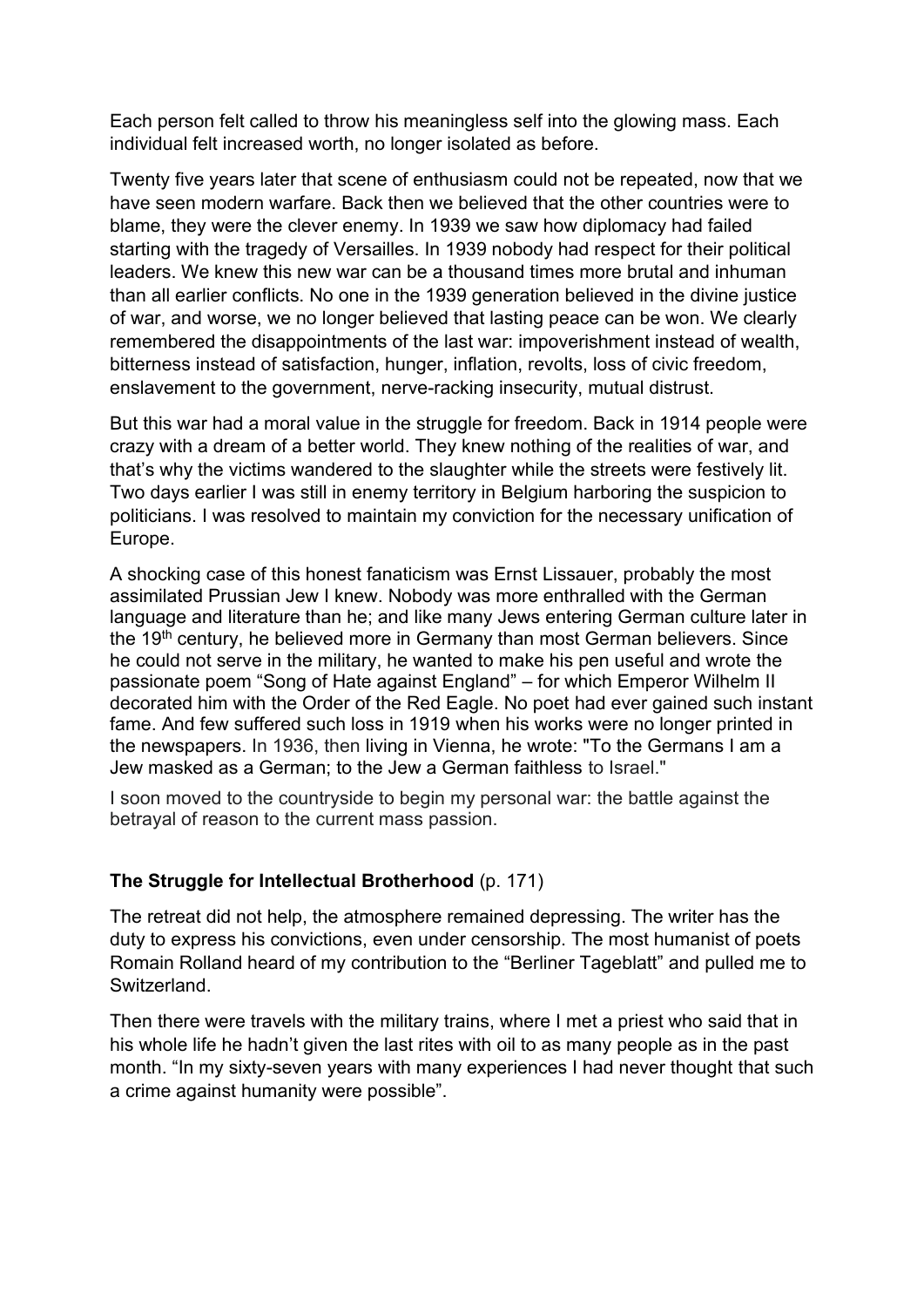#### **In the Heart of Europe** (p. 183)

When my tragedy "Jeremiah" was released in book form at Easter 1917 I was surprised that it did not meet the resistance I had expected. I wrote it as revolt against the times, but it sold 20,000 copies immediately. The war had dragged through two and a half years, and solidarity had loosened. The country was split into two worlds – the soldiers fighting at the front in miserable conditions, while at home were the carefree who visited theatres and even profited from the war. My book's success resulted not from its literary quality, but rather from expressing the sentiments others dared not say: the hatred for war and doubt regarding victory.

The time flowed with a different current in Zurich. In this bewitched world none of us saw the mountains and lakes of the landscapes; we lived in the newspapers, news and rumors, opinions and disputes. Strangely the phenomenon of war was more intense here than in the warring homeland because we were separated from nationalistic interests in victor or defeat. Our European perspective saw the war as a savage and violent event which not only changed the lines on the map, but rather transformed the shape and future of our world.

The most poignant figures for me at the time were the people without a homeland, or worse yet, those who had two or three and could not decide to which they belonged. One young man usually sat in a corner of Café Odeon with his noticeably thick glasses. I heard he was a talented English poet, but when I met James Joyce he rejected any attachment to England. *He is Irish and writes English, but does not think English and does not want to think English.* He told me he was looking for a language which stands above the languages to serve all. "English forces one to enter a tradition". He asked me how I might translate a sentence from "Portrait of the Artist" into German, and we tried to compare the Italian and French renditions, whereby he had four or five idioms ready for each word comparing their weight into the extremes of nuance. One felt a bitterness and inner vehemence making him so productive. His resentment to Dublin, against England and certain people had liberated a dynamic energy in him. I never saw him laugh or look amused. I was not surprised to later hear of his unique novel landing like a meteor on our times.

Another amphibic personality was Feruccio Busona, born and raised Italian, yet German by choice. From my early days I always enjoyed his piano interpretations and often in concert halls saw the wonderfully dreamy shine in his eyes. Now he asked: "Where do I belong? When I awake at night I know I was speaking Italian in the dream. And when I write I think with German words." His students were now scattered throughout the world. "Perhaps one is now shooting at the other". Late one night I ran into him in the hallway of a restaurant, and as he pointed to the bottles he said: "Don't just drink! Sometimes one has to numb himself, otherwise you won't handle it. Music cannot always do the trick, and work only visits you in good hours".

## **Return to Austria** (p. 203)

From a logical standpoint it was a foolish decision to return to the defeated Austria stripped of its many possessions, the multi-ethnic empire now forced to be an independent republic. I was fortunate to have a house in Salzburg with all its inconveniences. Everyone in the city looked malnourished and oppressed. The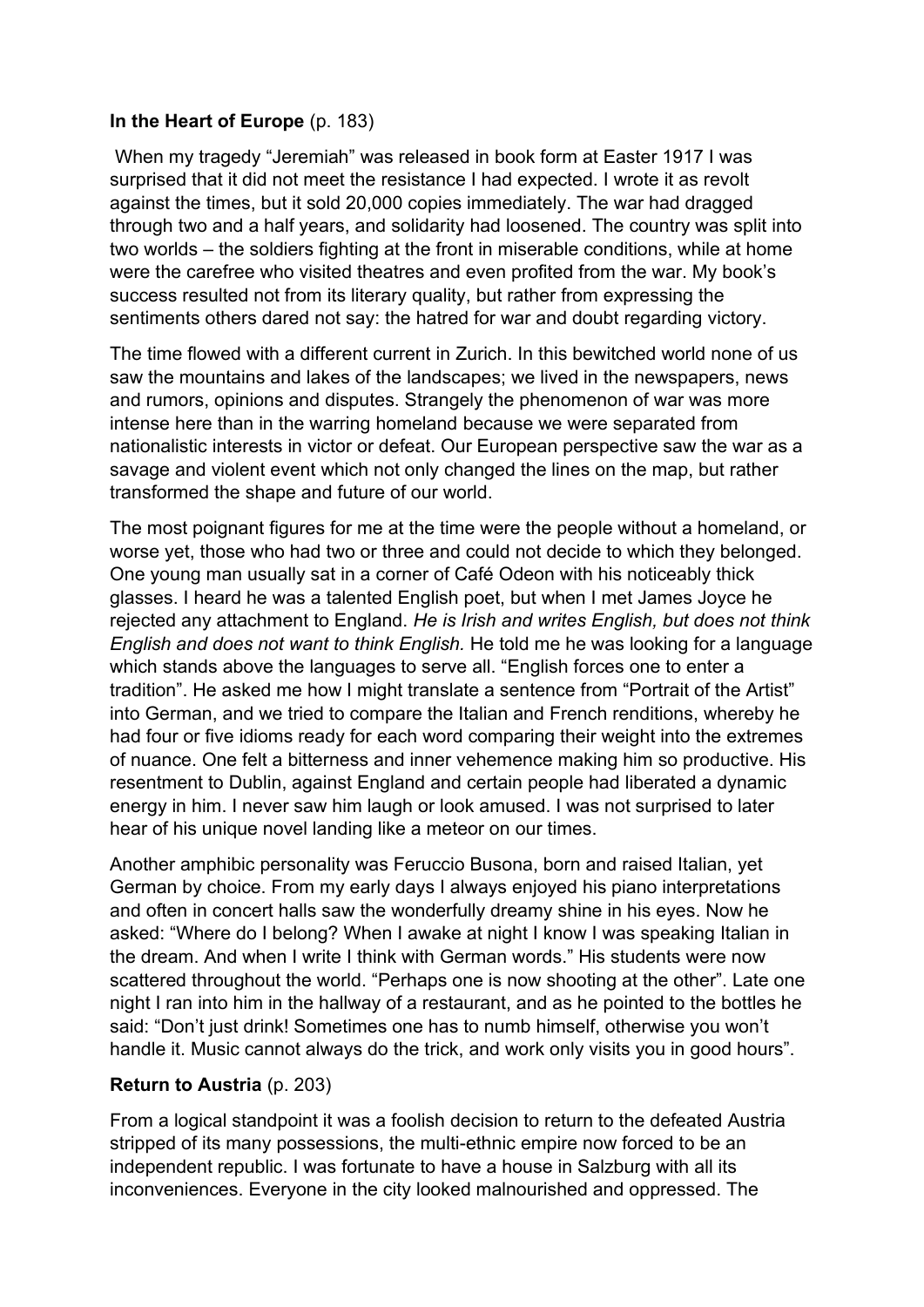shops had little to offer. Economic chaos ruled. After four years without construction we now had the returning soldiers with the many refugees crowding into any available rooms. Besides the black market there rose an unjust inflation, but it would get worse. People had saved their earnings for 40 years and patriotically invested in war bonds which now left them paupers. Somehow we adapted to this chaos, yet only few details come back to me now – an egg in Austria cost as much as a luxury automobile once did. With open eyes the world saw its betrayal. Betrayed were the mothers who offered their children, betrayed were the soldiers returning as beggars, betrayed were those patriots with war bonds, betrayed were all those who believed the promises of the government, betrayed were we who dreamed of a betterorganized society. Why wonder at the bitterness of the younger generation watching their fathers lose the war and then the peace where everything was done wrong? We should understand why respect and trust no longer exist with this new youth. The post-war generation turned its back on tradition and took an independent leap into the future.

#### **In the World Again** (p. 219)

After three terrible years we could breathe again. I decided to try travelling to Verona concerned with nationalistic attitudes. Luckily tourists were welcomed here as in Milan and Florence. Unfortunately, one noticed the rise of fascist groups.

For some reason I went to Berlin and saw Walter Rathenau just before his assassination which sparked the new chaotic inflation. Logic cannot explain these developments to which the Austrian inflation of 1 to 15,000 was child's play in comparison. One morning I paid 50,000 Marks for a newspaper which cost 100,000 that evening. I had worked on a manuscript for one year and thought it safe to request immediate payment for an edition of ten thousand; when the check arrived, it hardly covered the cost of sending the original package. The streetcar cost millions. You found 100,000-Mark-bills in the gutter. Repairing a broken window now cost more than the house did. Speculation ran wild. Clever investors like Hugo Stinnes manipulated the market and real estate to become immensely wealthy and receive the admiration of people who admired success stories.

Berlin was soon lined with bars and nightclubs hosting unimaginable orgies with transvestites and uninhibited drug use. Noticeable however was the fake nature of it all. These spoiled kids were merely imitating spontaneous foolishness in their drunken reveries. Any observer could look at these months and fear a gruesome reaction as backlash. Ludendorff knew that his hour would come, and Hitler was being groomed. The German people who loved order did not know how to handle this freedom and yearned for those who would take it away.

Inflation ended with an exchange rate of one trillion Marks becoming one new Mark. In retrospect we can view this decade from 1924 to Hitler in 1933 as a welcome pause in the chain of catastrophes our generation witnessed since 1914. Of course there were incidents like the crash of 1929, but at least Europe was at peace. Germany was even allowed into the League of Nations.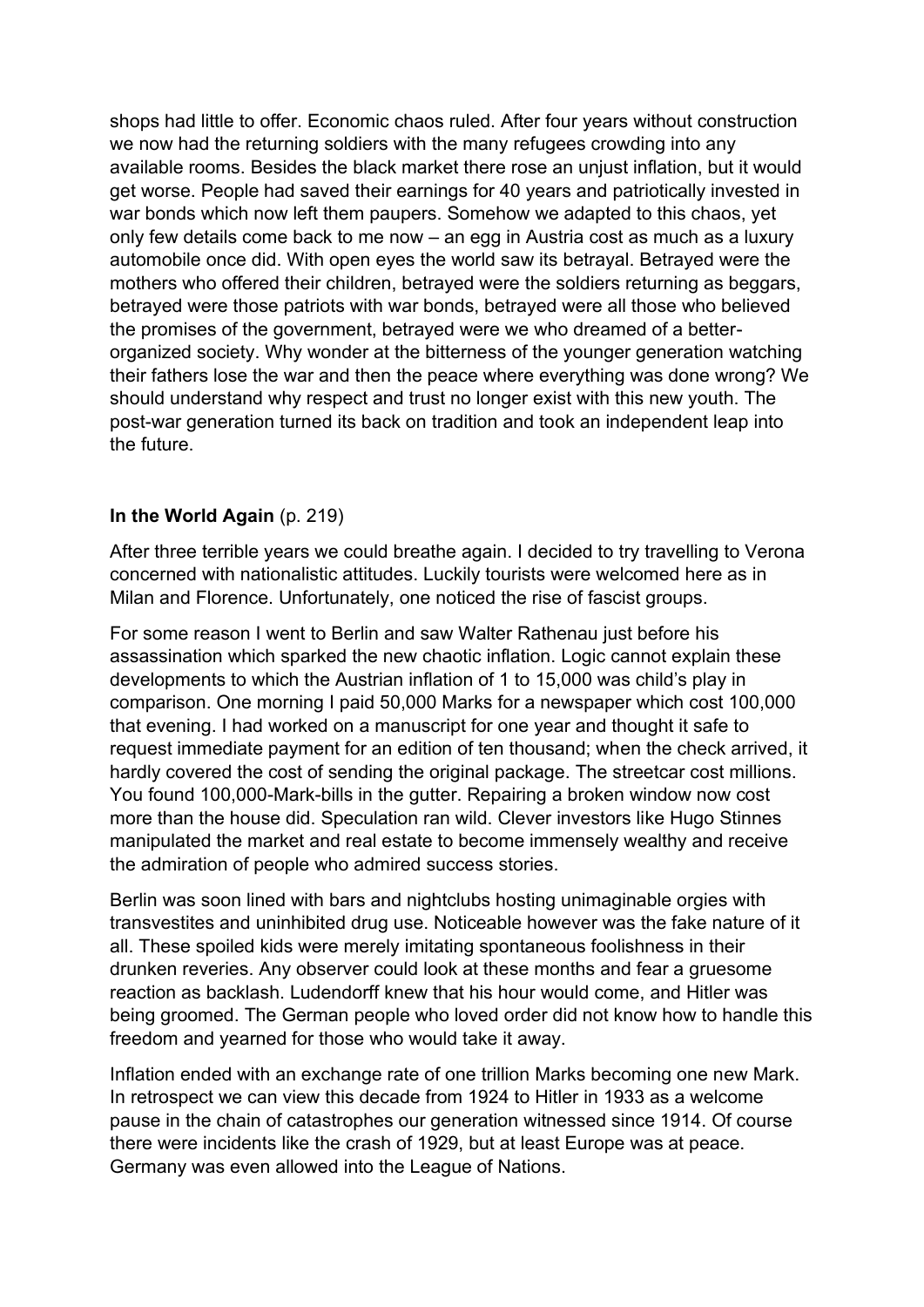My personal life was at such heights that I am uncomfortable mentioning this brief guest known as success. Yet, it illustrates how fate moves through our lives. Of the millions of books once available in German book stores (with my name on them) not one can be purchased today in Germany. Hitler's ban on my books has even extended to translations in France, Italy and other countries subservient to the madman. Forty years of efforts on an international level have been destroyed by one fist. And to look at this as the annihilation of our literary generation!

The comfort of having support in America has its value, but cannot replace those feelings and factors of inner nature which have been lost.

#### **Sundown** (p. 235)

My most magnificent sight in Russia was the grave of Tolstoy. During these weeks I was never alone. One day I found an anonymous letter in my coat pocket. "Don't believe everything you hear. Don't forget that many things are not shown to you. Remember that the people speaking to you do not always say what they want, but only that what they may say. We are all under surveillance and your interpreter reports every word. Her phone is bugged". I immediately burned this letter according to the instructions. I left Moscow with two icons, but the most valuable item coming home with me was the friendship with Maxim Gorki.

Despite my modest fame, I had eluded political personalities – quite a feat in Austria between the wars. Another chance event, however, led me to write a letter to Mussolini, who apparently was quite familiar with my works. An Italian woman had approached me to help save her husband in an upcoming trial. Though this doctor had earned war decorations in battle, he was now accused of smuggling the children of the socialist Matteotti out of the country and sentenced to 10 years of hard labor. The woman knew that her husband could not survive this punishment, and that I had to help her. I was in Italy the following week and sought assistance from influential friends, but they all played helpless. I returned to Salzburg dejected, but decided to use the open and direct approach. I sent a letter to Mussolini himself explaining that I had little knowledge of the situation, but would greatly appreciate lenience in this case. Four days later the Italian embassy in Vienna wrote me saying that His Excellency thanks me for the letter and will lessen the sentence. A telegram then arrived confirming the changes, which eventually led to a pardon. One stroke of the feather for Mussolini had now brought me the greatest joy and satisfaction of my literary pursuits. (\*\**How Stefan Zweig saved the doctor Giuseppe Germani from Mussolini's prisons, Unpublished letters from the correspondence between Stefan Zweig and Elsa Germani, 1921- 1937*; Casa Stefan Zweig, Petropolis, 2013. On page 3 Alberto Dines quotes the letter to Romain Rolland – "I've just had my greatest literary success, greater still than the Nobel Prize – I've saved Dr. Germani". Page 74 provides Zweig's letter of thanks, January 1933: "Even this act of yours seems infinitesimally small beside others – at a time when all nations are sinking… this seemingly small fact has its significance and greatness, because in the moral world great and small are measured by other standards than those of our rushed contemporary history, which only notices the external gesture.")

The time in Salzburg remained lively with visits from numerous writers and music personalities. Our collection of art and papers increased, but I realized that I would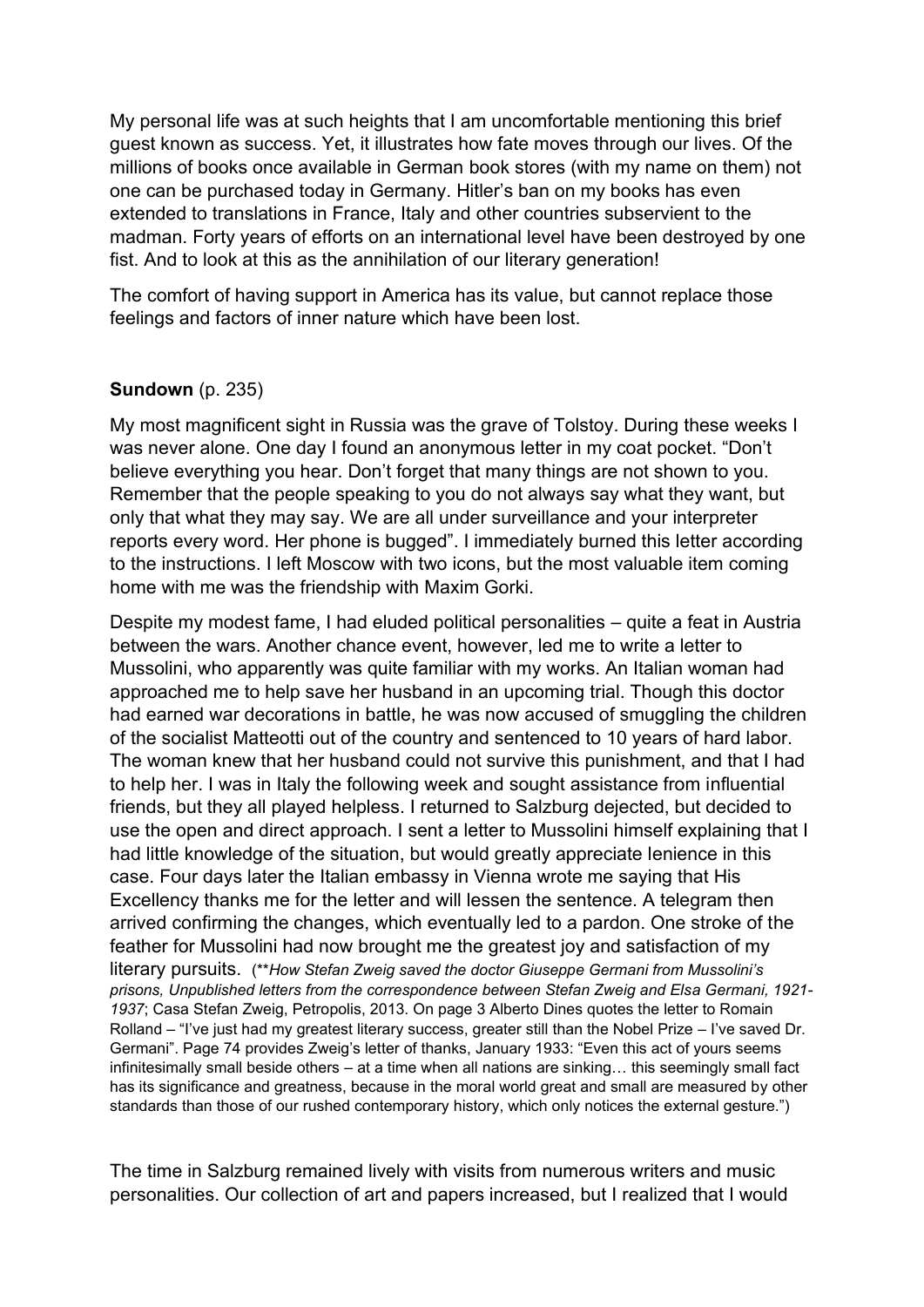not be able to properly take care of these valuables. I remember Goethe's warning that museums and collections become stiff or boring when not cultivated/developed. Some things went straight to the National Library in Vienna, while the rest is still in some process of little concern to me now. I cannot sigh for past possessions. The hunted and displaced people of these times, which do not appreciate real art, now have to acquire a new talent – taking leave of all which was once so dear to us.

With all this fame, I never thought that I could lose my house and my friends. I had no fears regarding death or illness, but could never harbor the faintest vision of what was to come – to be driven out and live without a homeland from one country to another. To have my name invoked like that of a criminal!

## **Incipit Hitler** (p. 260)

It seems like a rule of history that contemporary people seldom recognize the important characters or events that shape their times. And so I cannot remember the first time I heard the name which we are forced to hear on a daily basis. The man who brought more tragedy to our world than any other grouping of evil. Of course, since Salzburg was close to Munich we did hear of the man's arrest for disorderly conduct and the famous Putsch in 1923. I also briefly read their press, "Miesbacher Anzeiger", but Miesbach was a small village, and the paper was poorly written. Who would take note of this? Then groups of brown-shirts appeared in varied villages making trouble. But Hitler could never finance such outbursts; they appeared in new uniforms with new vehicles and other equipment. Big money was behind this movement, and military strategists had a hand in paramilitary training.

I try to be as honest as possible in writing this and must admit that in 1933 we did not imagine that one percent of these events could be possible, but they came about within weeks. After the burning of the Reichstag I told my publisher that my books would not sell in Germany much longer. He replied: "Who should disallow them? You have never written anything against Germany". The burning of books and other pillaging happened only a few months later.

Strangely enough I was able to bring some irritation to the Führer. The film "Burning Secret" was playing throughout Germany. At many posters people gathered and talked about how it could refer to the people behind the burning of the Reichstag. In truth, the novel was written by me 20 years before the film and dealt with the affair of a Jewish woman. That made it reason enough to halt all showings and remove all advertising from the papers, etc.

And then came my involvement with Richard Strauss, the greatest living musician in Germany. His works would bring prestige to the Nazis (1936 Olympics in Berlin). But in 1933 our opera with Ben Johnson's theme "The Silent Woman" caused much discussion. Hitler had just banned all works with any Jewish involvement from German theatres. I told Strauss that my libretto for him was now doomed, but he thought that nobody would cut us off. He had negotiated with Goring and Goebbels and was named President of the Music Bureau of the Reich. Amidst much secrecy the opera was performed in Dresden in 1935, but cancelled after only two performances. Strauss resigned his post.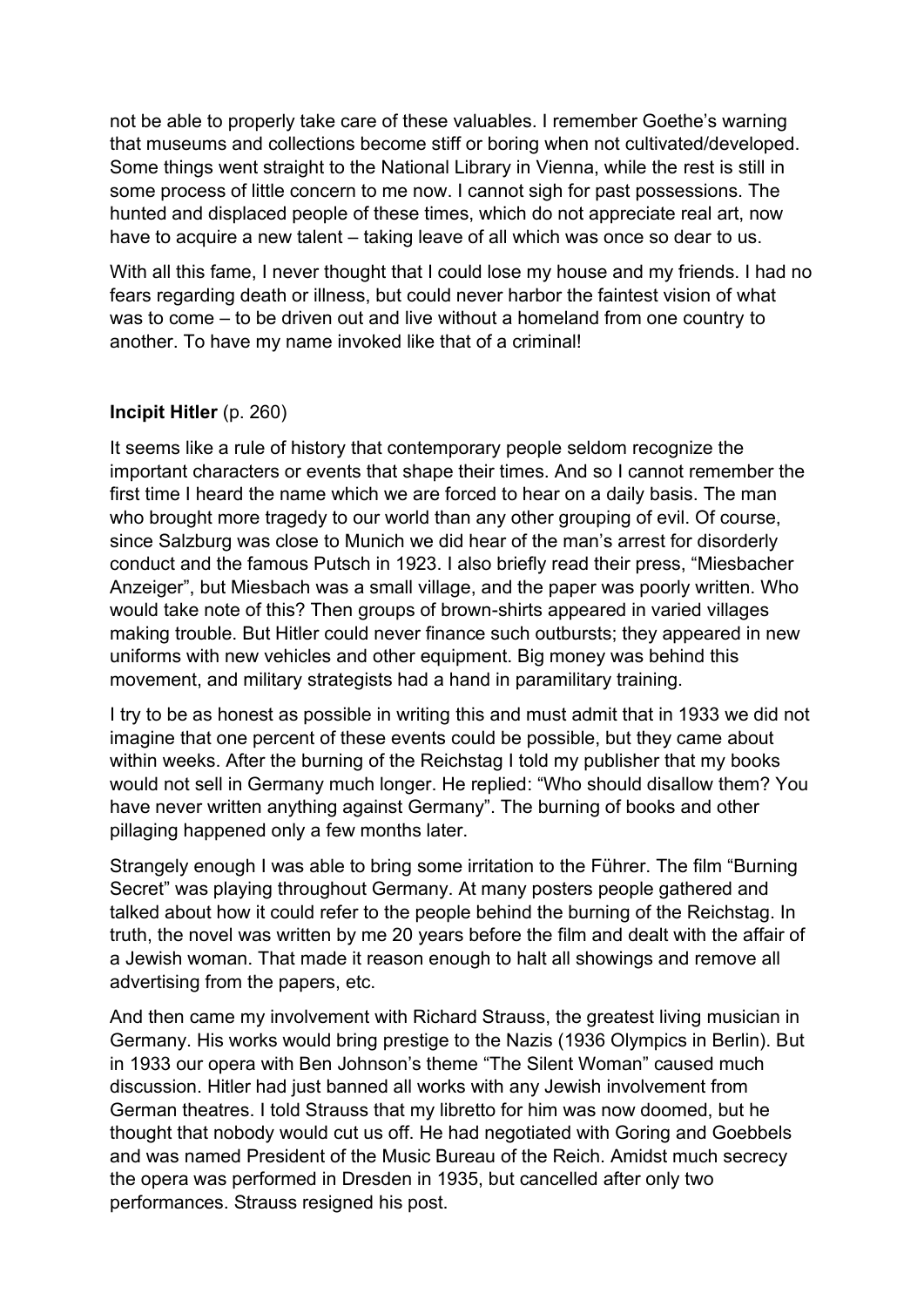I left Salzburg in October 1933 and spent time in Paris and London. On returning to Austria in early 1934 I realized how much pressure was building toward the coming annexation. I thought of Shakespeare's words: "So foul a sky clears not without a storm". These February days in Vienna were historically labelled the suicide of Austrian independence. Strangely enough I was in the city and not aware of the canons or occupied houses where hundreds were killed. People reading their papers in New York, London or Paris had more information than we did. This phenomenon of being within a mile of important events and decisions and knowing less than people a thousand miles away happened to me again and again. When Dollfuß was murdered in Vienna several months later I stood in London reading this news and called friends in Vienna, who had less information than I.

# **The Agony of Peace** (p. 282)

It was late February 1934 and I stood at Victoria Station with a feeling different from years earlier as a tourist, especially now that I had to find a small apartment to continue my work. These six years were not as exciting as on the continent, but I did have one interesting lunch with the sharpest minds around: Bernard Shaw and H.G. Wells. Both had been active in young socialism with the Fabian Society half a century ago. Rarely have I enjoyed such phosphorescent dialogue nor witnessed such humor in the arts.

But I lived these years only spatially in England while the concern over the Nazi suspicions and the later compromises for peace kept my soul at bay. Then came the Spanish Civil War of 1936. Who was paying for weapons smuggled through Portugal with other deliveries? The wire-pullers and so-called masterminds were giving arms to innocent boys who should use them against equally innocent boys of their own fatherland.

Nothing better illustrates the tragic backlash since the First War better than the restrictions on personal mobility. Before 1914 the world belonged to us all. We could travel whenever we wanted without permits or visas. Young people are amazed when I tell them of travels to India and America without a passport. Now we live in the pathological suspicion of all against all in this wire entanglement. Now we need fingerprints and applications submitted in four copies. This may seem trivial, but these things add up to costing our generation precious time. For my part there were so many applications for travel, then the taxes, currency vouchers, visa requests, and the countless hours of waiting for some bureaucrat to abuse you or act friendly. First then can you imagine how much human dignity has been lost in this century.

England was graciously providing for German and Austrian exiles/refugees, and that brought my 83-year-old friend Sigmund Freud to London for a few memorable months. The whole world of moral conventions had made him an outsider. Though his theories on dreams were indisputable, the university professors twisted various stories to keep Freud's psychoanalysis suspicious. Freud always dared to speak what he thought, even though he knew what unrest it caused. I enjoyed our conversations despite the current problematic situation for Jews. He regretted writing his recent study claiming that Moses was more Egyptian than Jew – which naturally